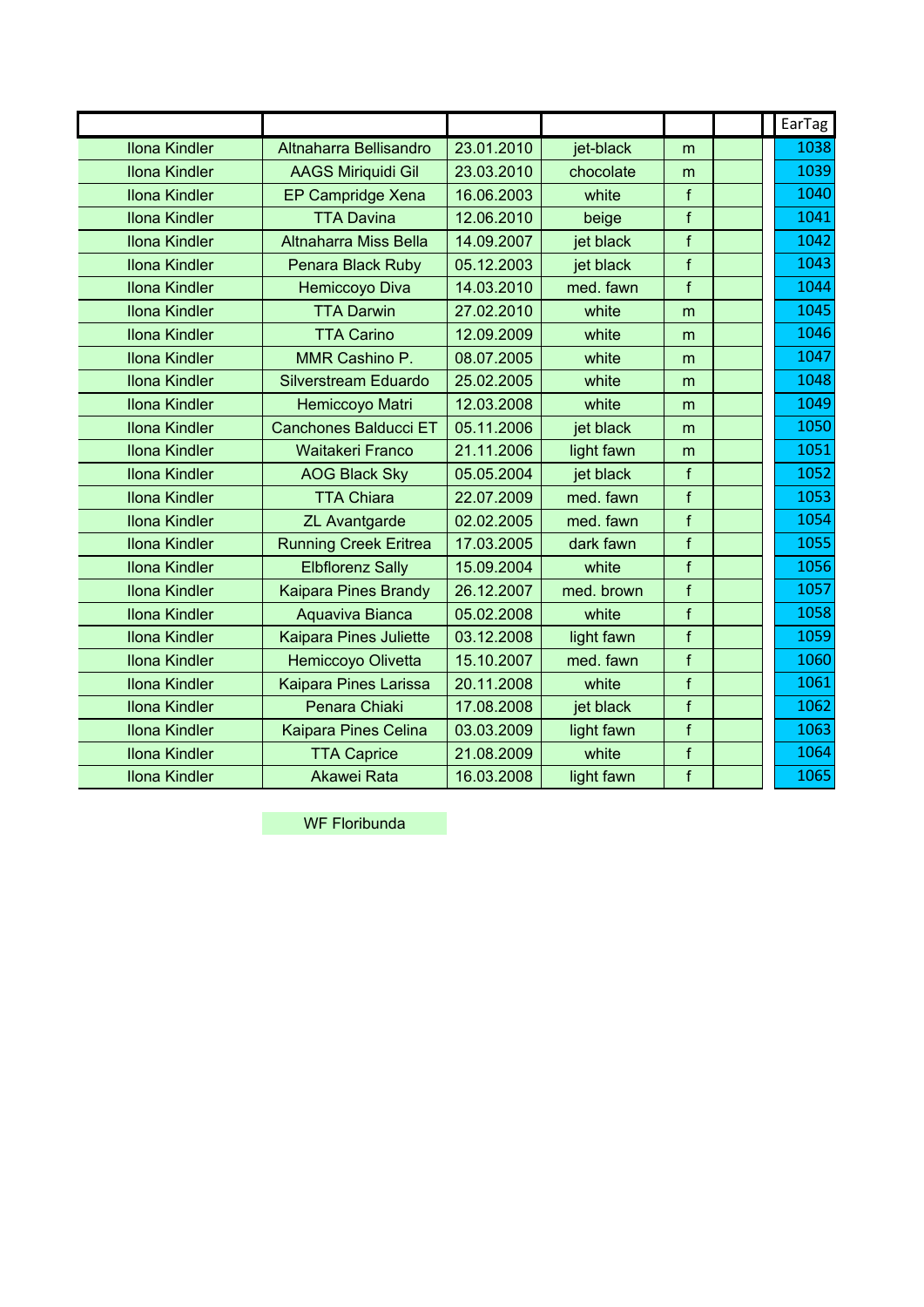| Micron | <b>SD</b> | CV    | Above30 | Comfort | SpinF | Curv               |
|--------|-----------|-------|---------|---------|-------|--------------------|
| 19,53  | 4,48      | 23,08 | 2,1     | 97,9    | 19,34 | 49,87              |
| 19,82  | 4,04      | 20,2  | 1,45    | 98,55   | 19,19 | 49,68              |
| 21,76  | 3,62      | 16,51 | 1,3     | 98,7    | 20,46 | 57,23              |
| 18,2   | 4,17      | 23,08 | 1,45    | 98,55   | 18,02 | 58,09              |
| 25,33  | 4,83      | 18,97 | 11,65   | 88,35   | 24,26 | 46,52              |
| 28,33  | 5,82      | 20,49 | 31,4    | 68,6    | 27,47 | 53,5               |
| 16,1   | 3,1       | 19,25 | 0,3     | 99,7    | 15,44 | 66,61              |
| 18,32  | 3,67      | 20,22 | 1       | 99      | 17,69 | $\overline{52,13}$ |
| 22,21  | 4,1       | 18,47 | 2,45    | 97,55   | 21,17 | 52,89              |
| 26,06  | 4,49      | 17,24 | 13,95   | 86,05   | 24,6  | 51,33              |
| 26,86  | 5,09      | 18,96 | 20      | 80      | 25,7  | 53,34              |
| 21,26  | 4,34      | 20,19 | 1,9     | 98,1    | 20,59 | 58,71              |
| 24,59  | 4,18      | 17,07 | 7,55    | 92,45   | 23,18 | 46,13              |
| 23,72  | 5,93      | 24,89 | 9,95    | 90,05   | 23,94 | 47,69              |
| 26,17  | 6,07      | 23,28 | 20,75   | 79,25   | 25,97 | 45,28              |
| 26,15  | 4,69      | 18,01 | 16,15   | 83,85   | 24,83 | 46,31              |
| 24,48  | 5,36      | 22,04 | 11,95   | 88,05   | 24,02 | 54,83              |
| 25,16  | 6,18      | 24,6  | 17,85   | 82,15   | 25,29 | 43,99              |
| 24,64  | 4,77      | 19,51 | 9       | 91      | 23,65 | 54,16              |
| 28,36  | 5,6       | 19,72 | 33      | 67      | 27,32 | 48,41              |
| 19,98  | 4,96      | 25    | 3,5     | 96,5    | 20,13 | 63,39              |
| 19,83  | 4,18      | 21,21 | 1,85    | 98,15   | 19,32 | 57,74              |
| 19,99  | 4,56      | 23    | 3,15    | 96,85   | 19,78 | 59,54              |
| 19,1   | 4,13      | 21,47 | 1,2     | 98,8    | 18,69 | 55,44              |
| 26,84  | 5,18      | 19,4  | 21,6    | 78,4    | 25,75 | 45,26              |
| 22,34  | 5,37      | 24,22 | 6,9     | 93,1    | 22,34 | 63,65              |
| 22,67  | 4,11      | 18,06 | 2,05    | 97,95   | 21,56 | 57,09              |
| 19,79  | 4,26      | 21,72 | 2,3     | 97,7    | 19,35 | 60,71              |

15,9 2,9 17,8 3 97